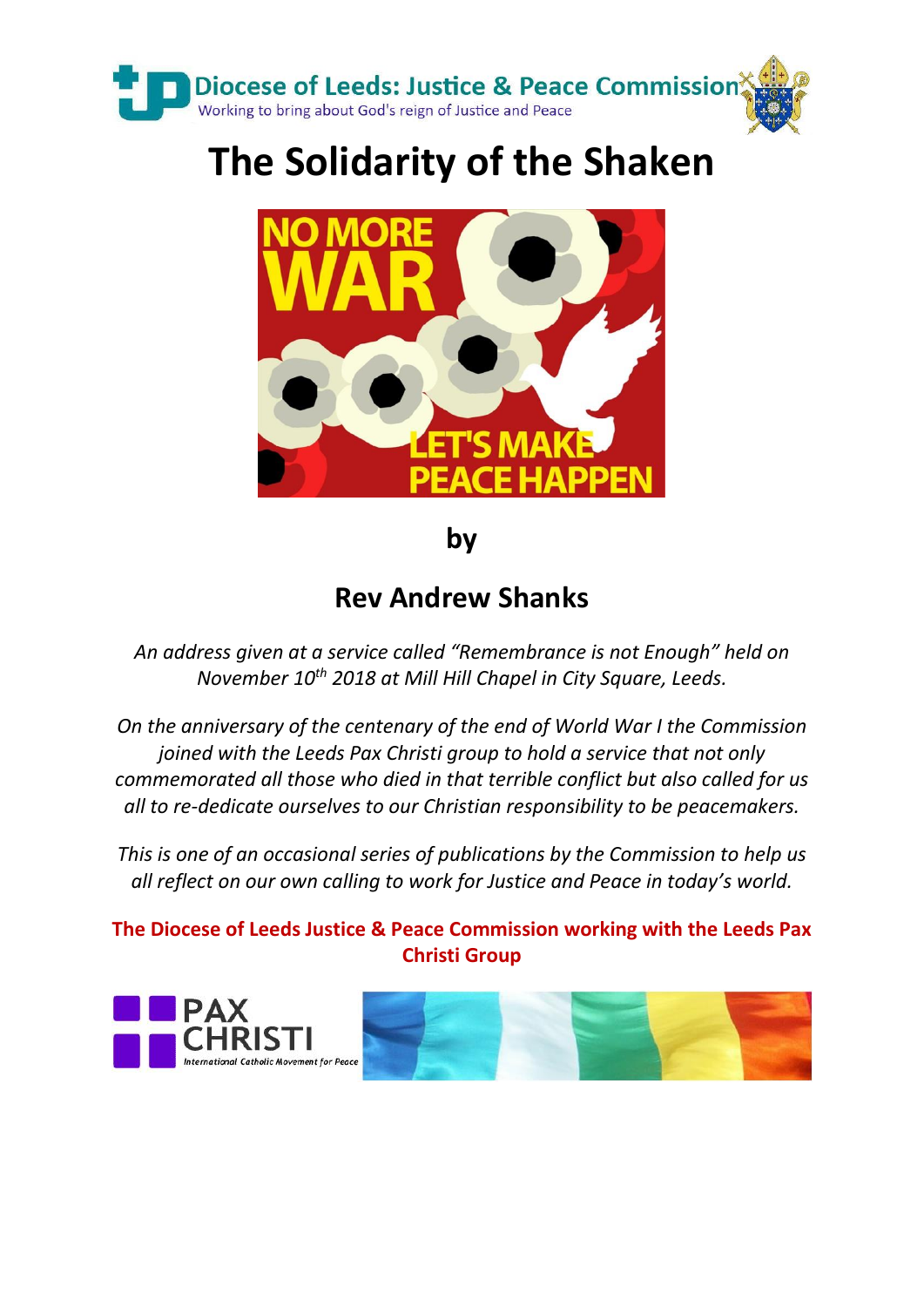



**Andrew Shanks** is an Anglican theologian. He was Canon Theologian at Manchester Cathedral prior to retiring in 2014. However, he spent a number of years working as a parish priest in different parts of Yorkshire: "First, in inner city Leeds: a church half of whose people came from two little islands in the Caribbean. Then, in a white working class Leeds suburb: a church that was a bingo hall on Saturday. And then out on the Yorkshire Moors: five little churches none of which had doors that locked, and a population far more sheep than people." During his time in Leeds he was an active member of the Leeds Inter-Church Peace Group – some of whose members now form part of the Leeds Pax Christi group.

◊○◊○◊○◊○◊○◊○◊○◊○◊○◊○◊○◊○◊○◊○◊○◊○◊○◊○◊○◊○◊○◊○◊○◊○◊○◊○◊○◊○◊○◊○◊○◊○◊○◊○◊○◊○

*I've seen the coming of the kingdom of heaven!* With my own eyes, just once. New Year, 1990. In Prague.

I'd gone there as part of a little group of church-related Western European peace activists. On a solidarity-building expedition, meeting church-related human rights activists in Communist Central Europe. This was a project organized by the Dutch Inter-Church Peace Council. The visit had been arranged some months before. But when we arrived, all the people we met were exhausted. They'd just spent six weeks making a peaceful revolution. A few days previously, Václav Havel the leader of the human rights campaigning movement Charter 77, had been elected President. The streets were still full of posters saying "Havel na Hrad!" "Havel to the Castle!" We met for instance the Charter 77 priest, Father Václav Maly.

At the decisive turning point he'd addressed a great crowd many of whom were calling for violent revenge against the security police who'd attacked a demonstration at the beginning of the events. He called them to join in the Lord's Prayer: "Forgive us our sins

 as we forgive those who have sinned against us". The situation was defused.

The 'Velvet Revolution' they called it. It felt like an epiphany, a shining moment of revelation. Of course, the epiphany was short-lived. Before long, the great evil of totalitarian oppression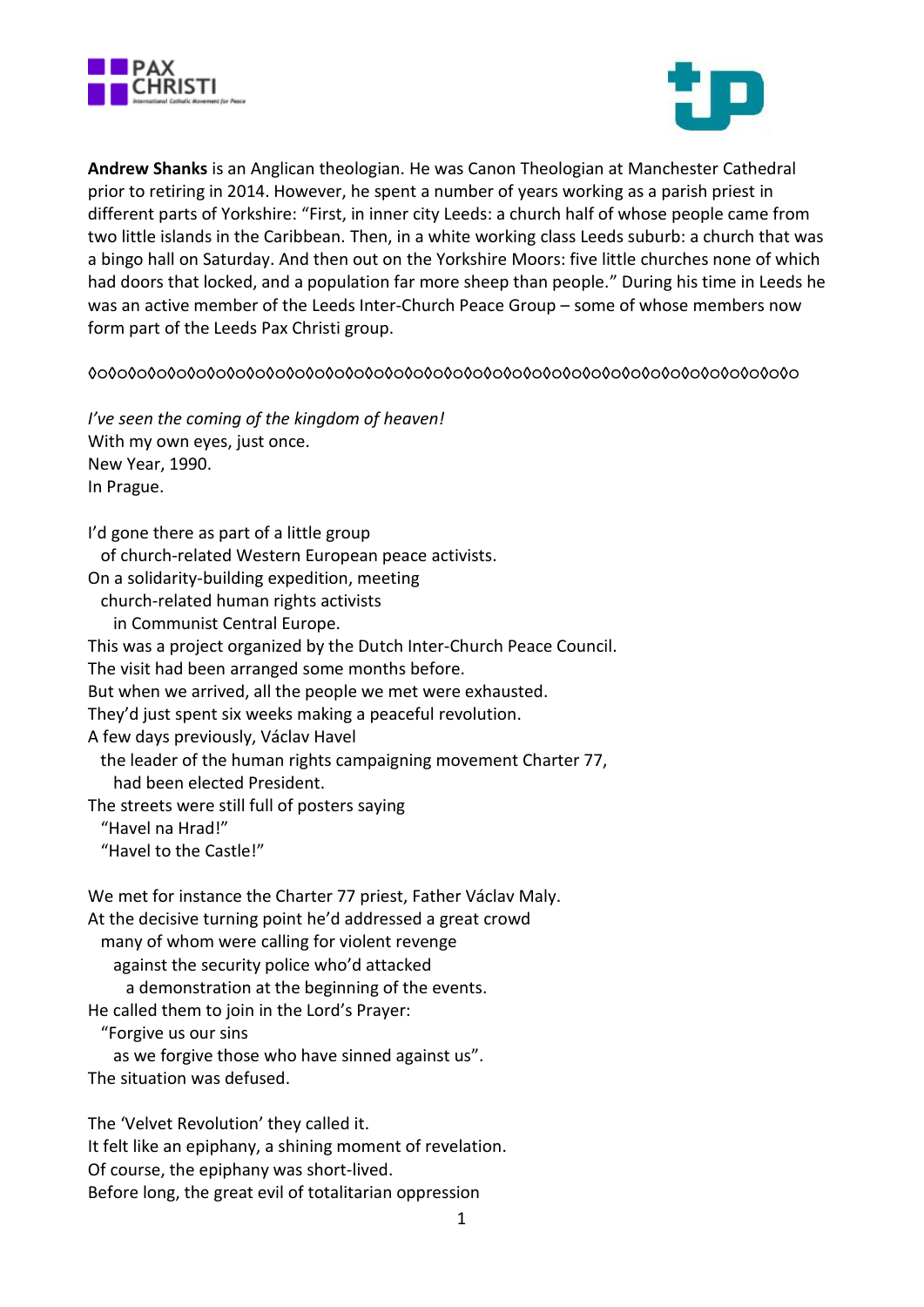



 was succeeded by all the various lesser evils of ordinary liberal democracy. But, just then, the sense of being-released, after so many years of nightmare, was nothing short of miraculous! It was a little moment of eternity, breaking into history. As a Christian theologian, I'm naturally inclined to put it in theological terms: *I've seen the coming of the kingdom of heaven*. But I'm also interested in other ways of looking at the event. Václav Havel himself spoke of it as a triumph of "solidarita otřšenych" "solidarity of the shaken" … Charter 77 was, in a sense, a *pre-political* solidarity movement. It included people of every different sort of political persuasion: liberals, reform communists, nationalists, social democrats, conservatives, anarchists … It was open to people of every different religious faith, and none … Its members were all Czech or Slovak. But the *only* other thing they all had in common, was a certain basic "shaken" concern for truth-seeking – and therefore a demand for freedom of speech. In a situation where the regime attempted to suppress any form of open politics, it was a pre-political movement in the sense that it was calling for the very possibility of politics. It was a solidarity movement, united purely and simply by its participants' "shakenness" in that sense: their being 'shaken' into thoughtful insurgency *Our* solidarity project – building links between church-related peace activists from Western Europe and church-related humans rights activists in organisations like Charter 77 – was itself , absolutely, an example of "solidarity of the shaken". Our Western-European political agenda was quite different from theirs. But what both sides had in common was just a certain shared "shakenness". The concept of "solidarity of the shaken" is actually Czech in origin. It was first developed by the philosopher Jan Patočka, the co-founder of Charter 77, with Václav Havel.

Patočka died after being detained

by the Czech security police in 1977.

But shortly before his death he'd written a work called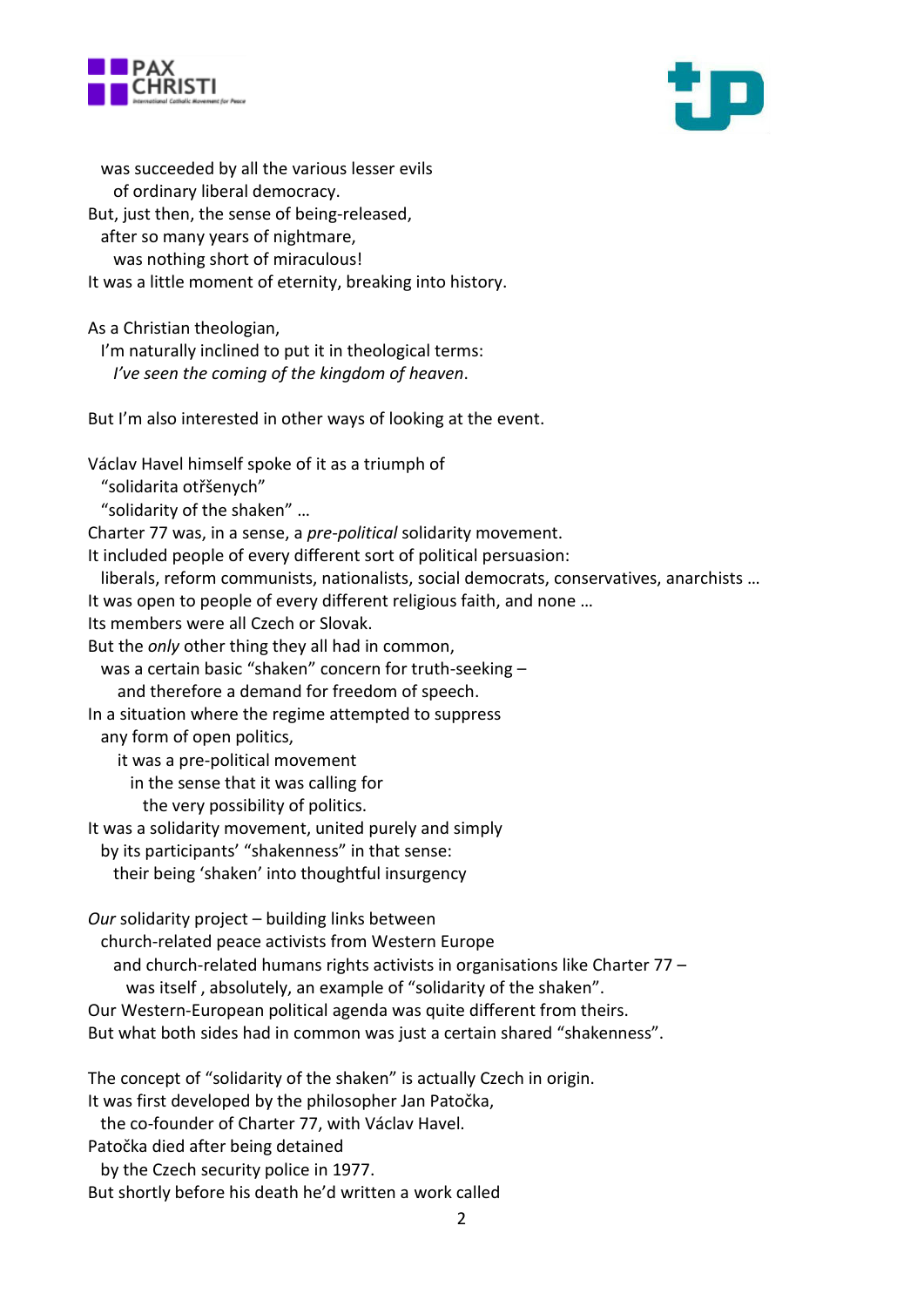



 *Heretical Essays in the Philosophy of History*. And this concludes with a discussion of "solidarity of the shaken"

Patočka, in fact, situates this discussion in the context of the Armistice following the First World War, a hundred years ago. Why *wasn't* the First World War the war to end all wars that some people at the time so urgently hoped it would be? Because – Patočka basically suggests – although many people were indeed deeply, deeply "shaken" by the War, there were no adequate organisations capable of translating that "shakenness" into international grassroots campaigning "solidarity" …

*I've seen the coming of the kingdom of heaven*. I've seen a great victory of the "solidarity of the shaken". Short-lived, it's true. But, for a moment, all-transfiguring …

"Solidarity of the shaken":

 this is the most difficult of any form of solidarity actually to organize, and render durable. Much more difficult than solidarity on the basis of shared ethnicity, shared social class, shared culture. Perhaps "solidarity of the shaken" can only ever flare up for brief moments. Yet, surely, it's the most valuable solidarity of all!

And here's another way to think about it…

Just now we heard some ferocious words from the book of *Amos*. (Amos 5 18:24) The original core of this book is approximately 2,870 years old.

Alas for you who desire the day of the Lord!

says Amos.

'The day of the Lord': a vindication of the Hebrew God YHWH. This was conventionally imagined in terms of a great military victory. But Amos envisages the vindication of YHWH quite differently:

> It is darkness, not light: as if someone fled from a lion, and was met by a bear; or went into a house and rested a hand against the wall, and was bitten by a snake.

YHWH is the God of truth,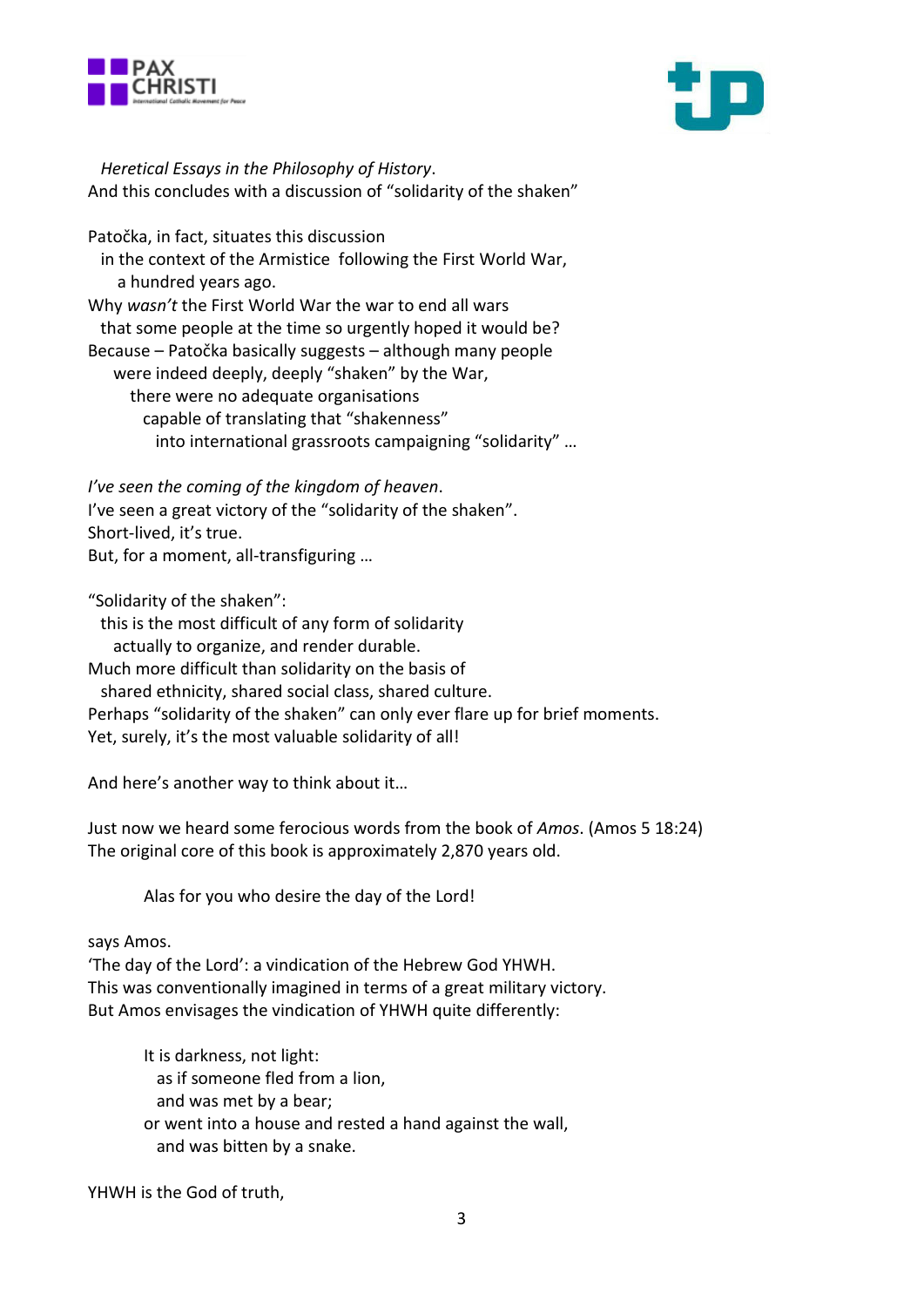



even truth that we, absolutely, don't want to acknowledge.

And then YHWH speaks directly, through the prophet:

I hate, I despise your festivals, and I take no delight in your solemn assemblies.

In other words: don't think you can get round me by flattery!

What do gods want?

In those days everyone knew: what gods want is, simply, to be worshipped, flatteringly, in the most beautiful ritual fashion possible. But the God of Amos says no! What *this* God wants is something quite different:

> Let justice roll down like waters. and righteousness like an ever-flowing stream.

The book of *Amos* is full of the most furious, sarcastic, terrifying denunciations of the rich and powerful, the ruling class, within Israel.

It's also, in a sense, the oldest book in the Bible. There are fragmentary parts of other books that may well be older. And the text of *Amos* has itself no doubt evolved during the process of its being copied and transmitted. But there's good reason to suppose that most of it is original. Its poetic quality is consistently brilliant. And the prophet also makes a number of predictions, regarding imminent disasters for the people of Israel, explicitly time-limited to the reign of King Jeroboam II, not one of which actually came true. (As the author of the *Second Book of Kings* in fact drily remarks!) A couple of generations later, there did indeed occur a catastrophic invasion by the Assyrians. But *Amos* makes no reference to the Assyrian Empire, which in his day didn't yet pose any obvious threat. So: why did his followers preserve and treasure his words? Why did they ignore his complete mis-reading of the future?

The answer surely is: they did so because of *the explosive originality of his vision of God*. Before Amos, there's very little evidence that the religion of the Hebrews was seriously any different in kind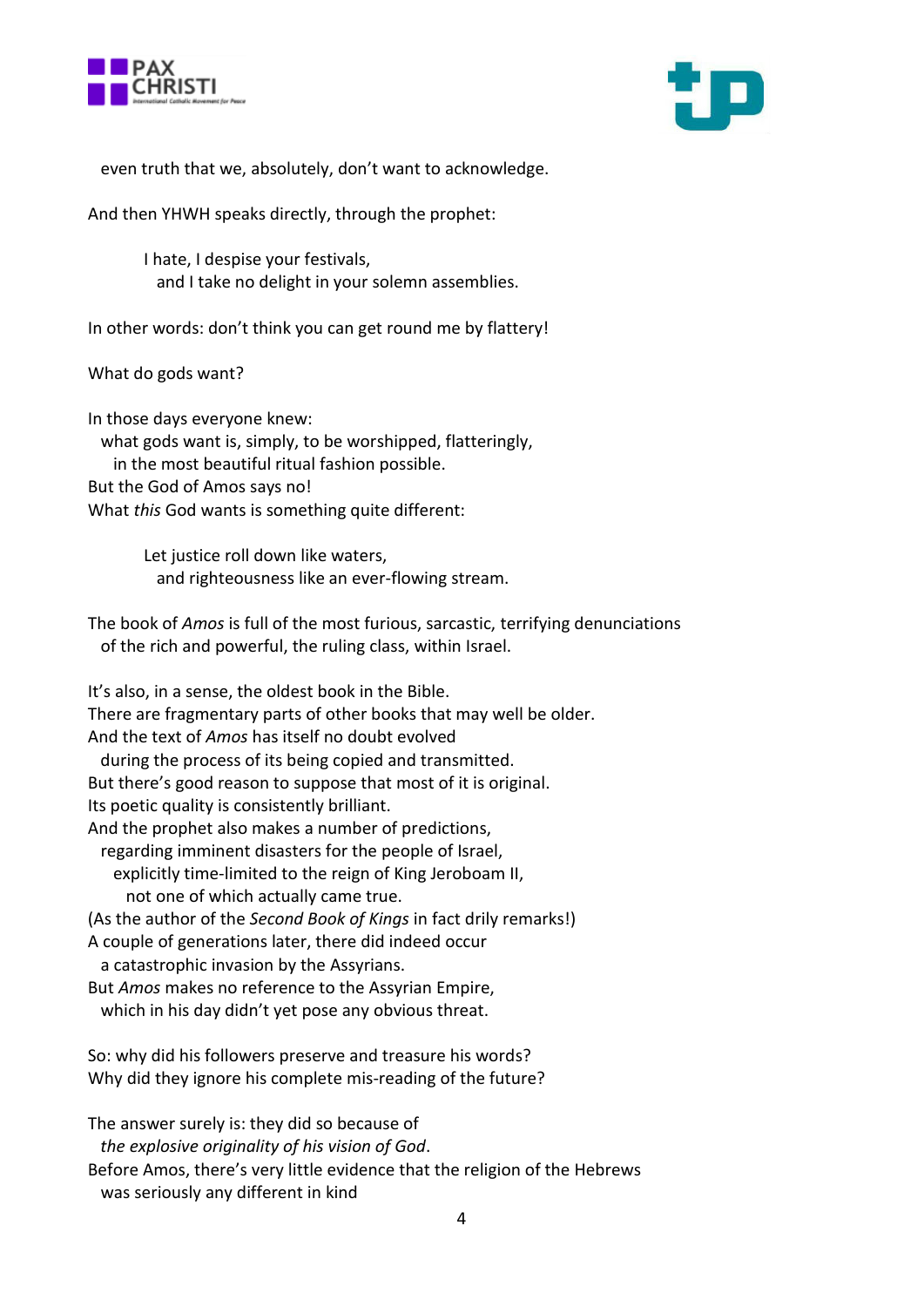



 from the religion of the surrounding peoples. What do gods want? Before Amos, there's no evidence that the Hebrews, generally, had a different answer to that question from the peoples around them. Everyone knew: what gods want is to be beautifully flattered!

But the God of Amos says no!

And this poses a tremendous problem, which remains to this day unresolved.

*I've seen the coming of the kingdom of heaven.* 

I've glimpsed, at least, the beginning of a resolution to this age-old problem, beginning with *Amos* …

Thus, the book of *Amos* poses a tremendous problem by virtue of its character as an earthquake-fault. It represents a vision of God with such radical *shaking-power*! The prophet is shaken  $-$  to the core  $-$  by the demands of 'justice and righteousness'. But how, then, are we to organize forms of religious *solidarity* that don't betray that *shakenness*, to which Amos bears witness? How are we actually to organize "solidarity of the shaken"? Amos himself gives no answer. He simply represents God refusing to accept the worship by means of which, above all, his people enacted their solidarity with one another. "Take away your sacrifices", he says, "take away your hymns". This God will accept nothing short of "solidarity of the shaken": solidarity founded, purely and simply, on a shared open-minded love of truth, and on nothing else liable to compromise that love. The problem is: what the God of Amos demands is 'justice and righteousness' as a purely *infinite* ideal, forbidding complacency, but offering no *finite* actual programme round which to rally. Much of the Hebrew Bible consists of the campaign literature of a revolutionary movement, in effect seeking to resolve the resultant problem. This movement had, at its heart, a very simple finite demand: namely, that the people of Israel should only ever worship one God. It took five or six centuries for the movement to achieve its goal of stamping out the worship of other gods, alongside YHWH, within Hebrew society.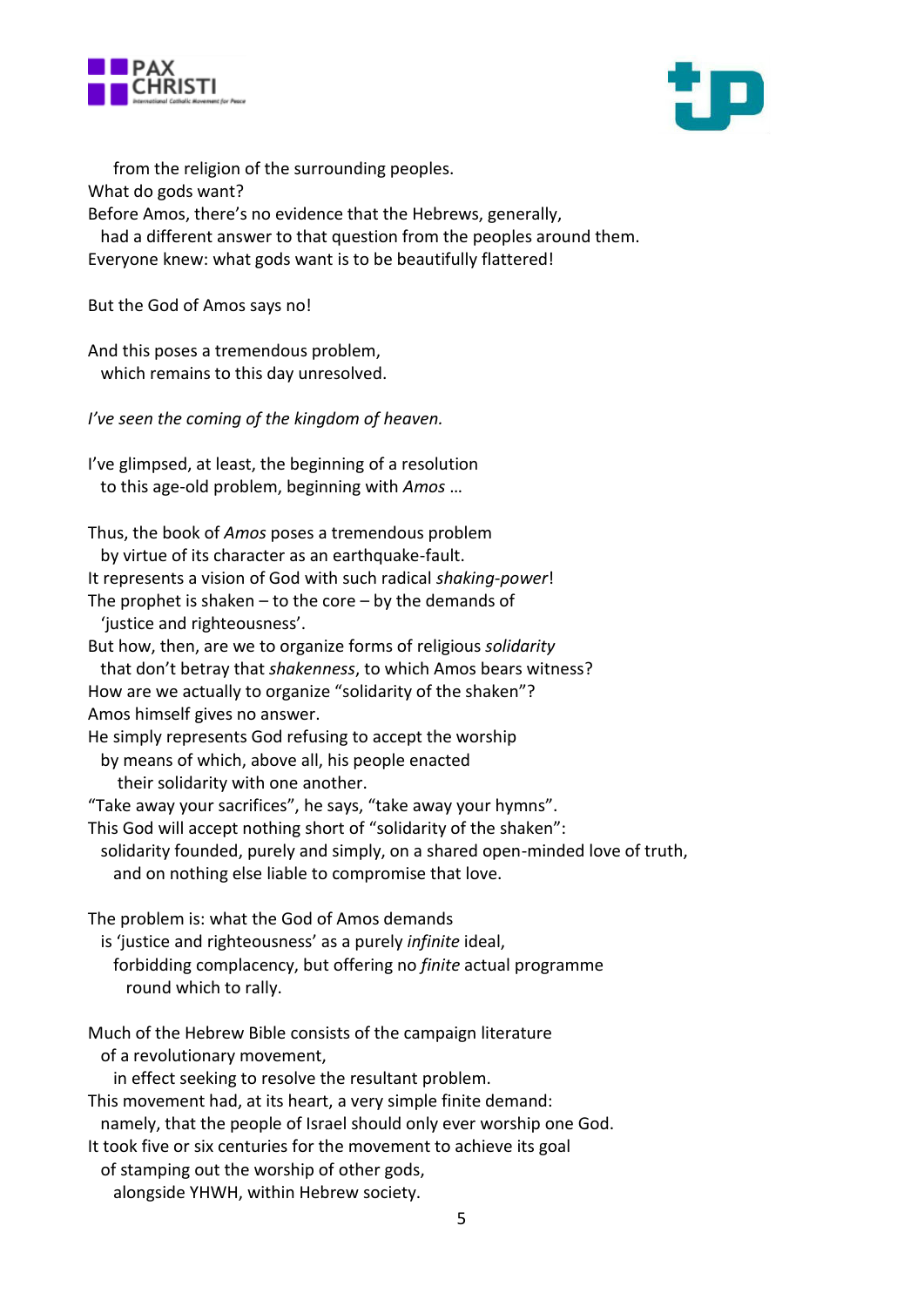



To the extent that its activists also still envisaged YHWH their God in the same way that Amos had,

then what they stood for was indeed "solidarity of the shaken".

And after the "YHWH alone" movement had triumphed, it was followed by a series of evangelistic projects: solidarity in trying to convert as many new people as possible to the tradition inaugurated by the Hebrew prophets: Jewish evangelism, Christian evangelism, Muslim evangelism … To the extent that Jewish, Christian, Muslim evangelists have still envisaged their God in the same way as Amos did, then this too has been "solidarity of the shaken".

But, of course, the problem still remains.

Human nature being what it is,

 the "YHWH alone" movement was always liable to lapse into mere fanaticism or religious power-politics, "solidarity of the orthodox"; Jewish, Christian, Muslim evangelism has always been liable to lapse into mere fanaticism or religious power-politics – likewise, "solidarity of the orthodox". And "solidarity of the shaken" then, immediately, dissolves …

But, look: in our age there's emerged another possibility!

There's emerged another possibility of seeking actually to organize "solidarity of the shaken".

This event, in which we're participating today, represents that new possibility.

I'm talking about an alliance between traditional religion, on the one hand, and, on the other hand, what one might call "*public conscience movements*". That's to say: political (or pre-political) movements dedicated, not to gaining governmental power, but – liberated from the necessary compromises of party politics – precisely, in "shaken" fashion, to prodding at the public conscience. Historically, the first such movement was the campaign for the abolition of slavery, beginning in the later 18<sup>th</sup> century. But, from the 1960s especially, there's been a great proliferation of them: peace movements, green movements, feminist movements, human rights movements, all sorts. Charter 77 was a classic example. (That its leader ended up head of state was pure accident!)